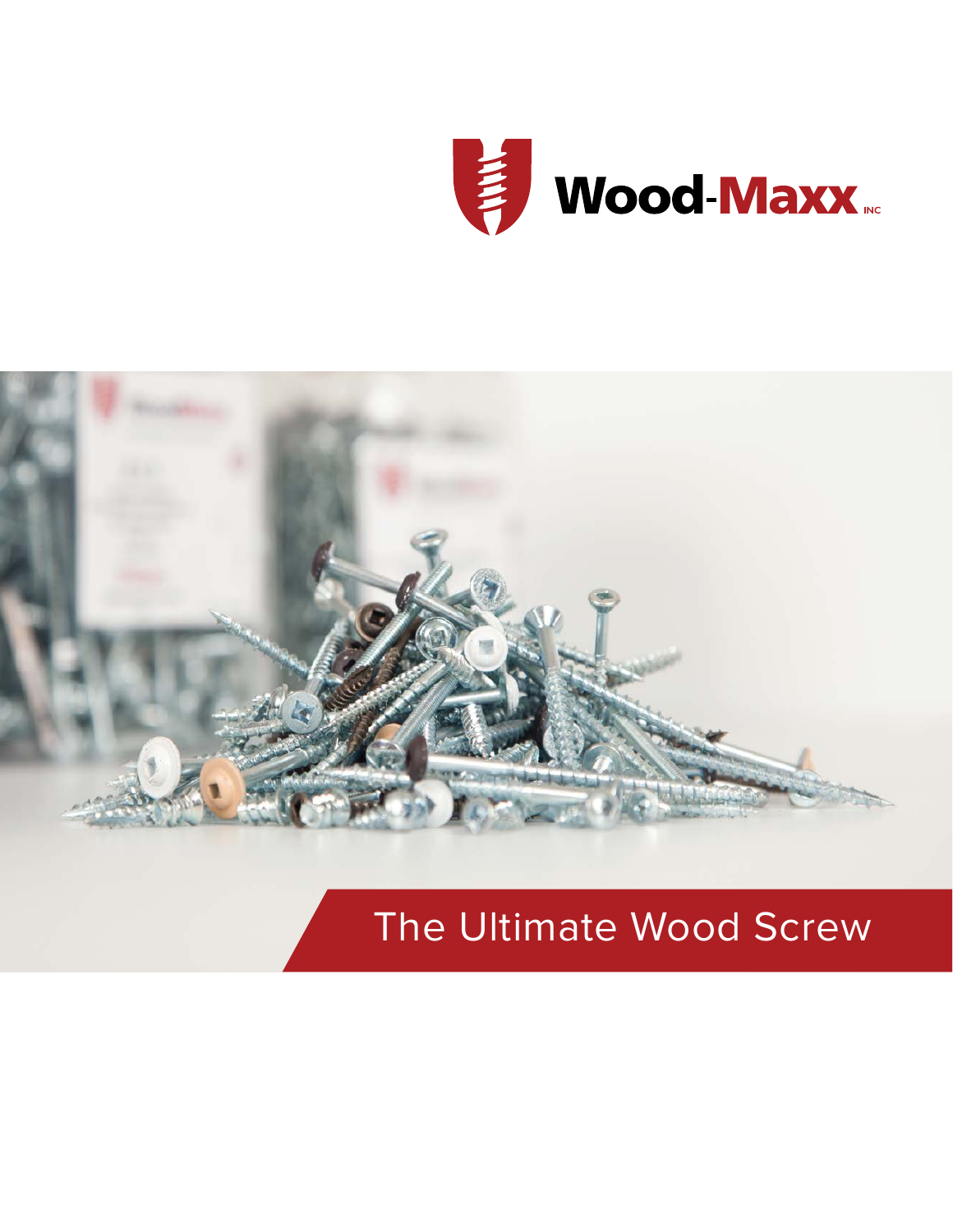# **Index**

- DRIVER BITS
- FLAT HEAD WOOD-MAXX SCREWS (#5, gauge)
- FLAT HEAD WOOD-MAXX SCREWS (#6, #7 gauge)
- FLAT HEAD WOOD-MAXX SCREWS (#8, #9, #10 gauge)
- PAN HEAD WOOD-MAXX SCREWS (#6, #8 gauge)
- TRUSS HEAD WOOD-MAXX SCREWS (#8 gauge)
- EURO SCREWS
- POCKET HOLE SCREWS (fine and coarse thread)
- ROUND WASHER WOOD-MAXX SCREWS (epoxy head paint)
- LARGE ROUND WASHER WOOD-MAXX SCREWS (epoxy head paint)
- MACHINE SCREWS (8-32 and M4)
- BREAK-AWAY MACHINE SCREWS
- ANGLE BRACKETS
- FINISHING CUP WASHERS

## **wood-maxx.ca**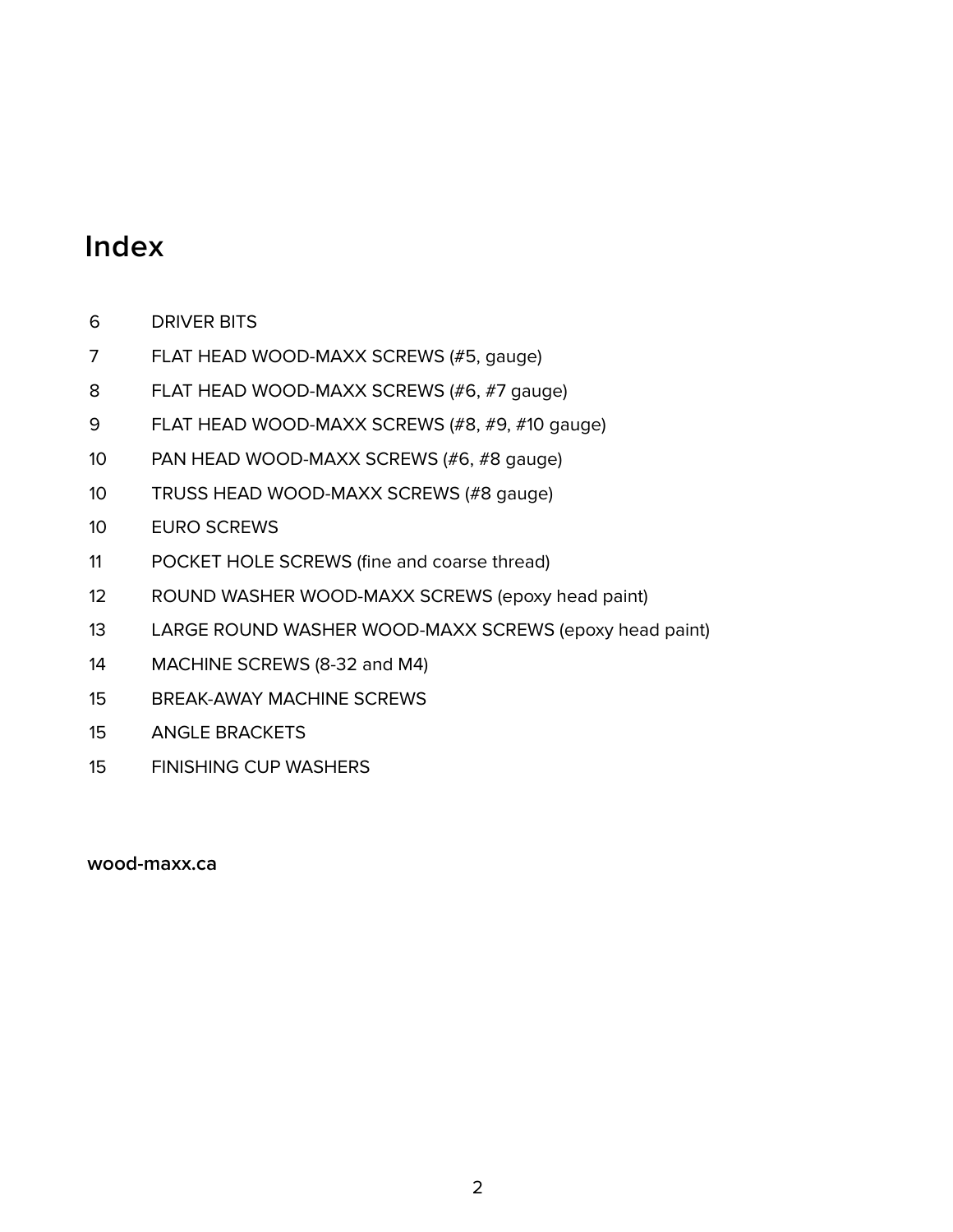#### **The Wood-Maxx is the ultimate wood screw.**

It has been specifically engineered and designed for manufacturers of solid wood or melamine furniture and kitchen cabinets. It features a long Type 17 (T17) cutter for quick drilling into even the hardest of woods. The specially designed cutting thread combined with our long T17 cutter eliminates the need for pre-drilling into most species of wood and sheet goods. We have incorporated a special zinc wax coating on all of our screws which reduces friction and stress. You will find that our square socket is deep for optimum driver bit penetration and performance. All of these features combined make Wood-Maxx the ultimate wood screw in the industry.

**The Wood-Maxx** is designed with a long T17 combined with the aster cutting thread and 21°- 23° sharp point. This allows the screws to be driven into even the hardest woods without pre-drilling a pilot hole.

**The special Zinc Wax coating** on the Wood-Maxx delivers unmatched performance, reducing the torque required to drive screws. This result is a reduction in user fatigue, which in turn will decrease the potential hazard of repetitive stress syndrome, or carpal tunnel, caused by the continuous driving of screws.

**The Wood-Maxx thread** is designed for single draw down in all types of wood. The wood dust is forced up and out of the hole, eliminating the need to back the screw out and re-drive to achieve tight draw down.

# The Original **ROBERTSON FASTENING SYSTEM**

**ROBERTSON**® **CLING FIT**

ROBERTSON® bits and screws provide maximum recess penetration and "Cling Fit." Insist on Original **ROBERTSON**® screws and driver bits. It's the only way to ensure a proper **"Cling Fit".**



When the recess is too narrow. the driver does not penetrate deep enough into the recess.

When the recess is too large, the driver will wobble and come out.

#### When the recess or bit is at an incorrect angle, the driver will wobble excessively.

The Wood-Maxx is a premium product line. The important consideration when switching to the Wood-Maxx is how much time and money the user will save. It offers greater efficiency, faster penetration, less waste and less strain and effort. The true savings achieved once you start on the Wood-Maxx program are many times more than the price paid for the screws themselves.

## **SAVINGS COMPETITION**

No other screw manufacturer or screw importer has focused and designed its screw program specifically for the woodworking industry.

#### **MANUFACTURING**

The Wood-Maxx program is manufactured to the highest quality standards possible by Robertson Inc.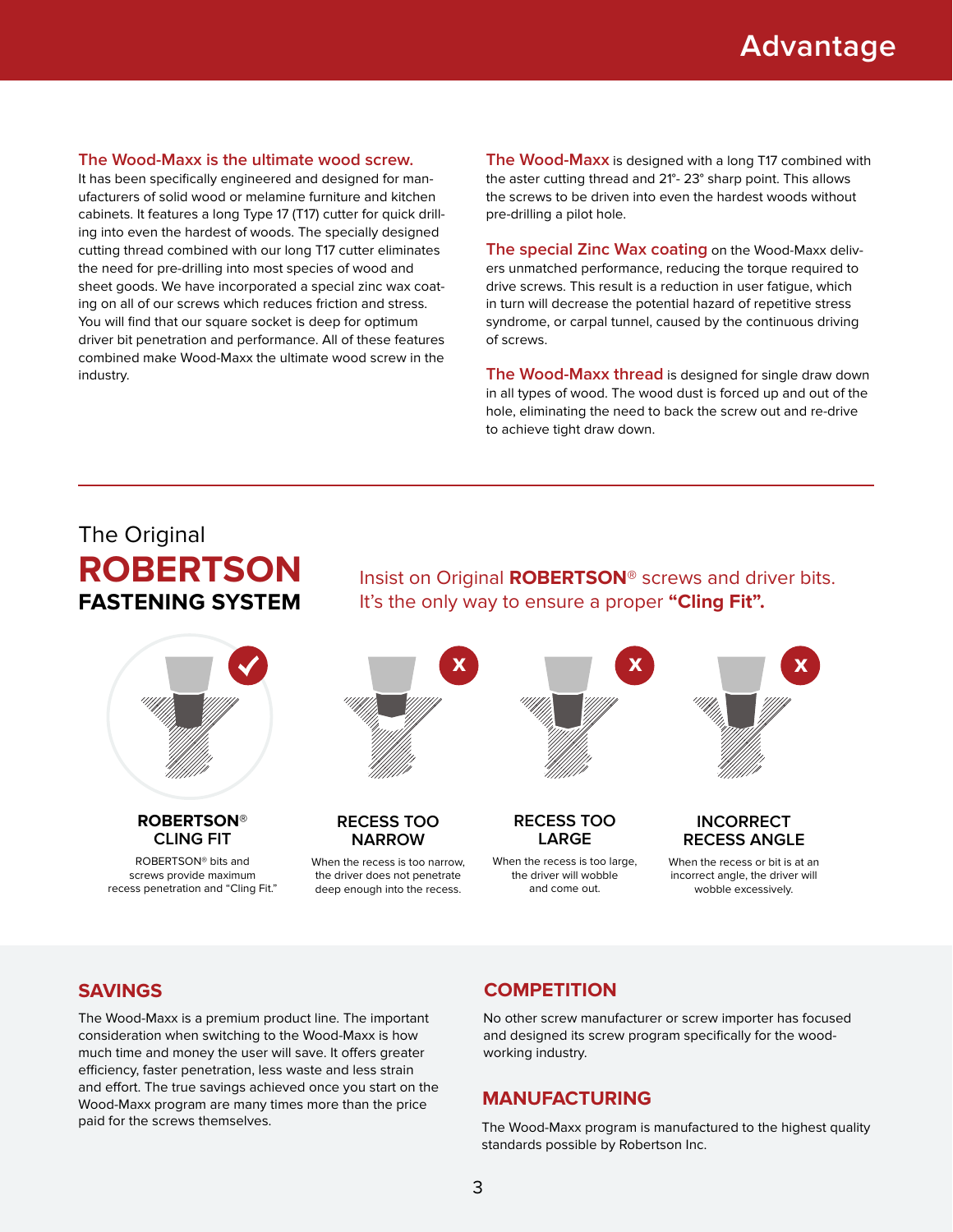# **Applications & Head Guide**

### **5 GAUGE**

- **•** Generic drawer slides (subject to Mfg. hole dia. specifications)
- **•** Piano hinge applications.

## **6 GAUGE**

- **•** Generic drawer slides (subject to Mfg. hole dia. specifications)
- **•** Piano hinge applications.
- **•** Furniture backs

## **7 GAUGE**

**•** Highly recommended for use on all undermount soft close drawer slides.

#### **8 GAUGE**

**•** Multi-purpose wood screw.

## **9 GAUGE**

- **•** Multi-purpose wood screw.
- **•** Offered as a 9 gauge for INCREASED sheer strength.
- **•** Stair & Railing Screw

## **10 GAUGE**

- **•** Excellent Stair & Railing screw.
- **•** Multi-purpose wood screw.
- **•** HIGHLY recommended for high torque and sheer strength applications.

#### **6 & 8 GAUGE PAN**

**•** Small hardware assembly (i.e. L-brackets, Plastic **INDUSTRIES** cabinet levellers, Table legs etc.)

## **8 GAUGE TRUSS**

- **•** Small hardware assembly (i.e. L-brackets, Plastic cabinet levellers, Table legs etc.)
- **•** HIGHLY recommended for ball-bearing slides

## **EURO SCREW**

**•** Slides & hinges (for 5mm hole)

#### **8 GAUGE ROUND WASHER**

- **•** Coarse thread recommended for soft wood applications.
- **•** Kitchen cabinet & bathroom vanity installation.
- **•** Epoxy coated head provides a clean finish to your project, and eliminates the need of cover caps to hide screw heads.
- **•** 1 1/4" is the most common length for pocket hole applications.

## **10 GAUGE LARGE ROUND WASHER**

- **•** Coarse thread recommended for soft wood applications.
- **•** Kitchen cabinet & bathroom vanity installation.
- **•** Epoxy coated head provides a clean finish to your project, and eliminates the need of cover caps to hide screw heads.

## **TRUSS ROBERTSON MACHINE SCREW**

**•** Handle and knob installation screw.

## **TRUSS ROBERTSON BREAK-AWAY MACHINE SCREW**

**•** Handle and knob installation screw.

## **ANGLE BRACKETS**

- **•** Kitchen cabinet and vanity installation.
- **•** Support of counter tops, corner assembly etc.

- **•** Construction
- **•** Woodworking, Furniture MFG
- **•** Window & Door
- **•** Cabinetry
- **•** Hardwood, Softwood, Sheet Goods











**Flat Flat with Nibs Round Washer Truss Pan**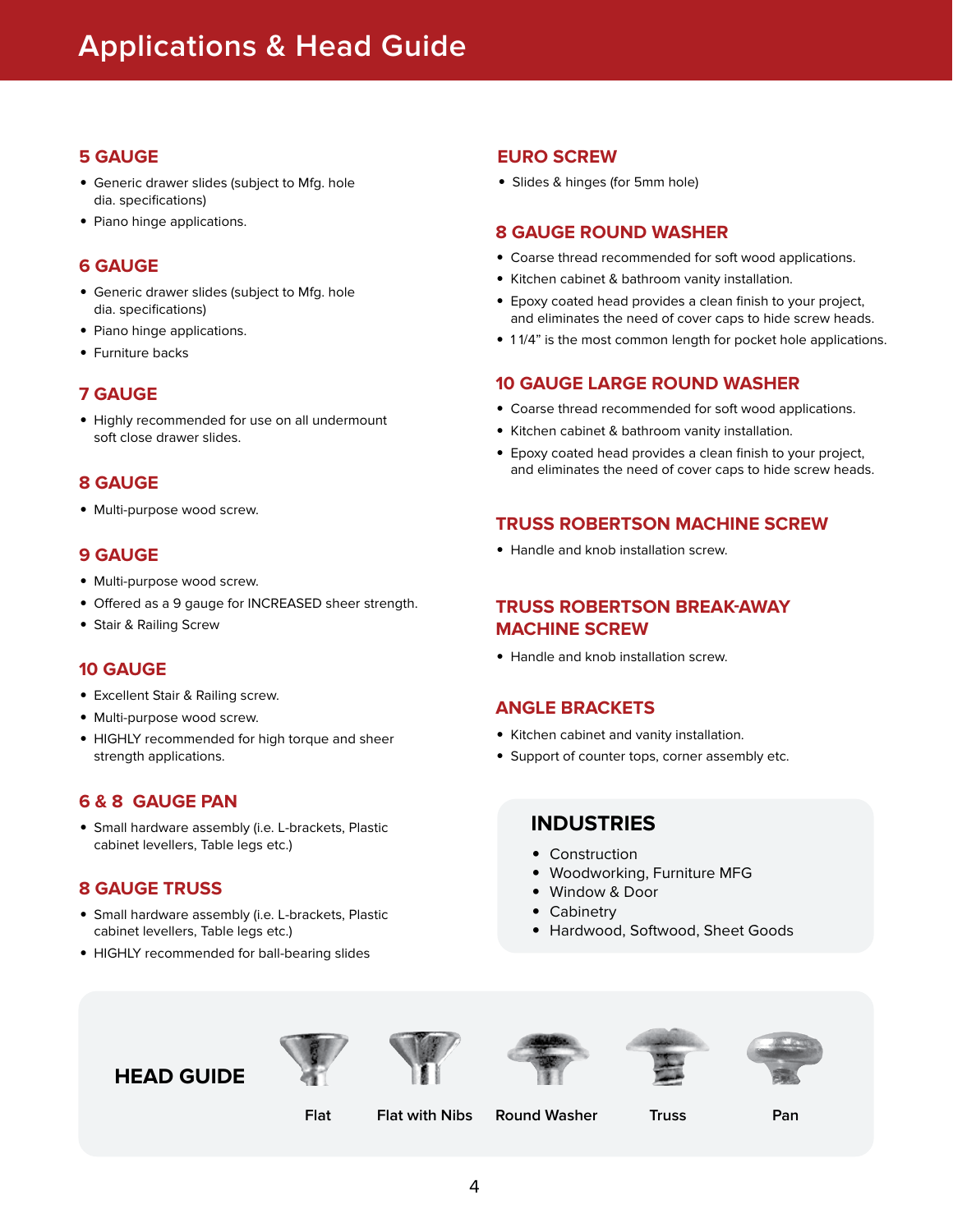# **Features & Benefits**

# **A complete screw program designed exclusively for the woodworking industry.**



## **INSTALLATION SCREWS EPOXY COATED**

#### **(Not Painted)**

- No screw caps needed!
- No paint chipping or stripping.
- No clogging of driver sockets.
- Available Colours: White, Hard Rock Maple & Chocolate Pear





# **ALL #6 WOOD-MAXX SCREWS HAVE A #2 SQUARE DRIVE**

- No need to stop and change driver bits.
- Saves time and money.

## **BULK BUCKET AND GRAB HANDLE JARS**

- Convenient transparent buckets and jars to monitor inventory levels at a glance.
- Free 2" driver bit included in each jar.
- Buckets have convenient carrying handle relieving back strain.
- Buckets stay intact even if in contact with moisture.

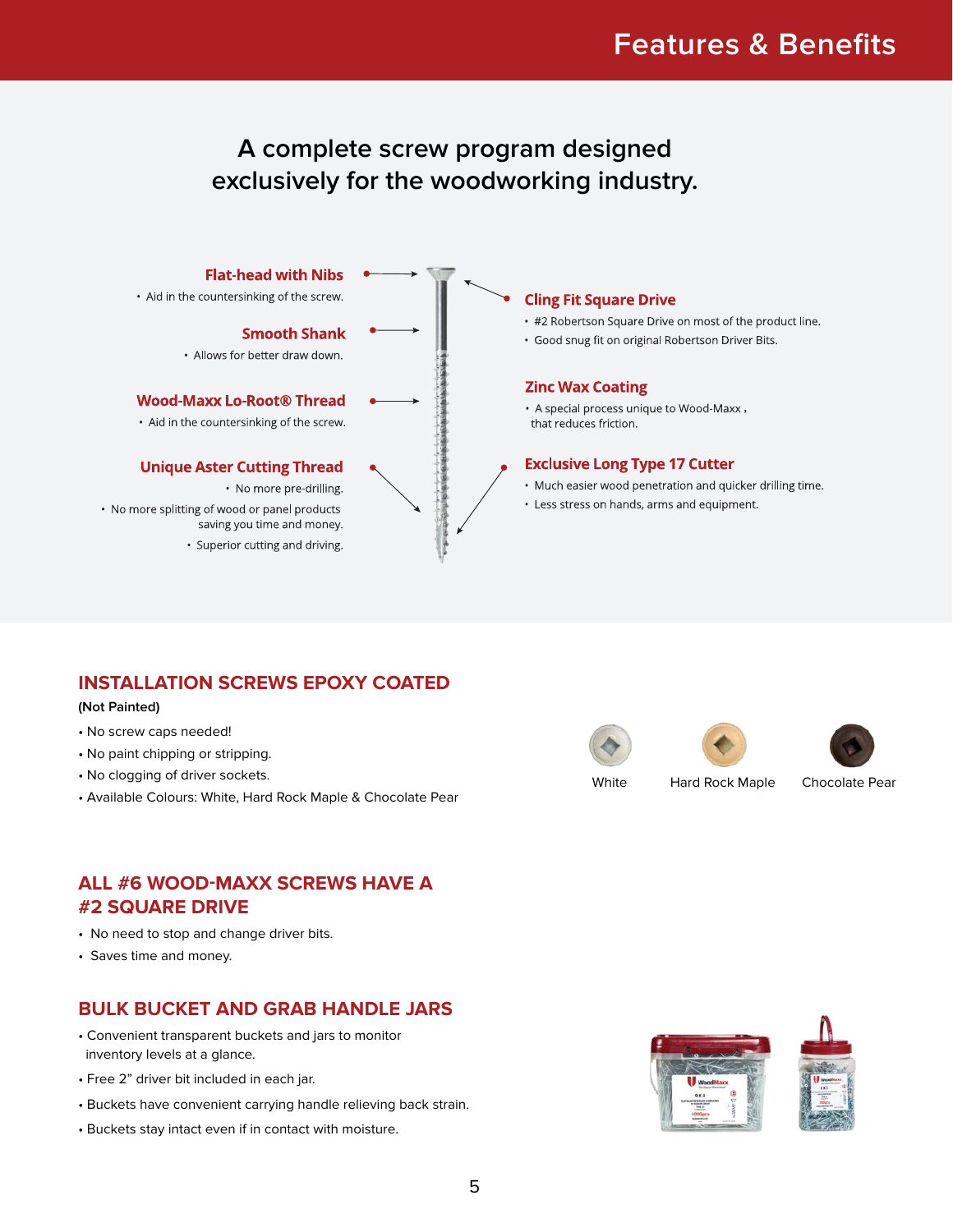# **Driver Bits**



# **Square Drive 1 pc Magnetic Power Bit**

| PART# | <b>SIZE</b>         | <b>PACK QTY</b> | <b>PRICE / EACH</b> |
|-------|---------------------|-----------------|---------------------|
|       | #1 Magnetic Drivers |                 |                     |
| 13272 | $#1 \times 6"$      | 10              | \$5.69              |
|       | #2 Magnetic Drivers |                 |                     |
| 12695 | #2 x 1-15/16"       | 10              | \$2.30              |
| 12696 | #2 $\times$ 2-3/4"  | 10              | \$3.18              |
| 12697 | #2 x 3-1/2"         | 10              | \$4.35              |
| 12698 | $#2 \times 6"$      | 10              | \$6.64              |

\* prices are subject to change

# **Impact Driver Bits**

| PART#                                                               | <b>SIZE</b>    | <b>PACK</b><br><b>QTY</b> | <b>PRICE /</b><br><b>EACH</b> |
|---------------------------------------------------------------------|----------------|---------------------------|-------------------------------|
| RP150R3A Impactech Robertson                                        | $\#3 \times 2$ | 10                        | \$1.50                        |
| RP165R2R2B Impactech Robertson Double End Bit $#2 \times 2 - 9/16"$ |                | 10                        | \$2.00                        |
| RP1150R2A                                                           | $#2 \times 6"$ | 10                        | \$4.25                        |

\* prices are subject to change

# **Robertson 2 pc Driver Bit**

| PART#                           | <b>SIZE</b>                     | <b>PACK QTY</b> | <b>PRICE / EACH</b> |  |  |  |  |  |  |
|---------------------------------|---------------------------------|-----------------|---------------------|--|--|--|--|--|--|
| #0 Robertson 1/4 Hex Driver Bit |                                 |                 |                     |  |  |  |  |  |  |
| R01SQBIT                        | $#O \times 1$ "                 | 100             | \$1.00              |  |  |  |  |  |  |
| R02SQBIT                        | $#0 \times 2"$                  | 100             | \$1.00              |  |  |  |  |  |  |
| R03SQBIT                        | #0 $\times$ 3"                  | 50              | \$1.25              |  |  |  |  |  |  |
|                                 | #1 Robertson 1/4 Hex Driver Bit |                 |                     |  |  |  |  |  |  |
| R11SQBIT                        | $#1 \times 1"$                  | 100             | \$1.00              |  |  |  |  |  |  |
| R12SQBIT                        | # $1 \times 2$ "                | 100             | \$1.00              |  |  |  |  |  |  |
| R13SQBIT                        | # $1 \times 3"$                 | 50              | \$1.25              |  |  |  |  |  |  |
| R14SQBIT                        | #1 $\times$ 4"                  | 50              | \$1.50              |  |  |  |  |  |  |
| R16SQBIT                        | $#1 \times 6"$                  | 50              | \$2.50              |  |  |  |  |  |  |
|                                 | #2 Robertson 1/4 Hex Driver Bit |                 |                     |  |  |  |  |  |  |
| R21SQBIT                        | $#2 \times 1"$                  | 100             | \$1.00              |  |  |  |  |  |  |
| R22SQBIT                        | $#2 \times 2"$                  | 100             | \$1.25              |  |  |  |  |  |  |
| R23SQBIT                        | #2 x 3"                         | 50              | \$1.50              |  |  |  |  |  |  |
| R24SQBIT                        | #2 $\times$ 4"                  | 50              | \$2.00              |  |  |  |  |  |  |
| R26SQBIT                        | $#2 \times 6"$                  | 50              | \$3.00              |  |  |  |  |  |  |
|                                 | #3 Robertson 1/4 Hex Driver Bit |                 |                     |  |  |  |  |  |  |
| R31SQBIT                        | $#3 \times 1"$                  | 100             | \$1.25              |  |  |  |  |  |  |
| R32SQBIT                        | $#3 \times 2"$                  | 100             | \$1.25              |  |  |  |  |  |  |
| R33SQBIT                        | $#3 \times 3"$                  | 50              | \$1.75              |  |  |  |  |  |  |
| R34SQBIT                        | $#3 \times 4"$                  | 50              | \$2.25              |  |  |  |  |  |  |
| R36SQBIT                        | $#3 \times 6"$                  | 50              | \$3.95              |  |  |  |  |  |  |
|                                 |                                 |                 |                     |  |  |  |  |  |  |



## **ROBERTSON "CLING FIT"**

ROBERTSON Bits and Screws provide maximum recess penetration and "Cling Fit"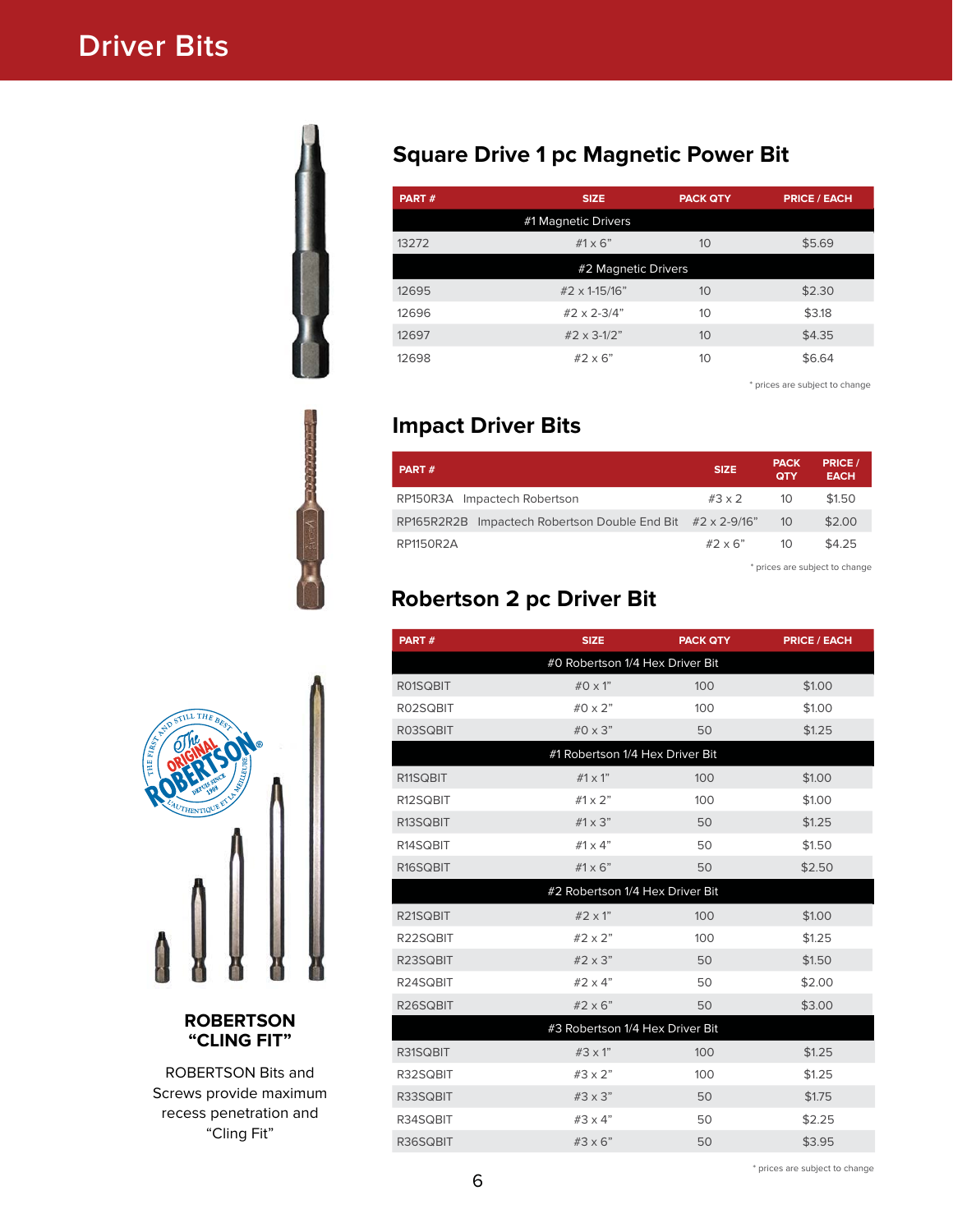

# **#5 Flat Robertson Wood-Maxx**

All #5 gauge screws feature a #1 Robertson Drive.

|                    | add -pak<br>to part $#$ |
|--------------------|-------------------------|
| <b>Bulk Bucket</b> | Grip Jar                |

| <b>PART</b> # | <b>SIZE</b>     | <b>DRIVE</b> | <b>FINISH</b>   | <b>BULK QTY</b> | <b>PRICE/M</b> | <b>JAR QTY</b> | <b>PRICE / JAR</b> |
|---------------|-----------------|--------------|-----------------|-----------------|----------------|----------------|--------------------|
| CR558FHLRZC   | $5 \times 5/8"$ | #1           | <b>ZINC WAX</b> | 15,000          | \$23.46        | 1.000          | \$36.44            |
| CR534FHLRZC   | $5 \times 3/4"$ | #1           | <b>ZINC WAX</b> | 15,000          | \$23.23        | 1.000          | \$36.19            |

\* prices are subject to change

# **APPLICATIONS**

 $\sqrt{\frac{4}{1}}$ 

#### **5 GAUGE**

- **•** Generic drawer slides (subject to Mfg. hole dia. specifications)
- **•** Piano hinge applications.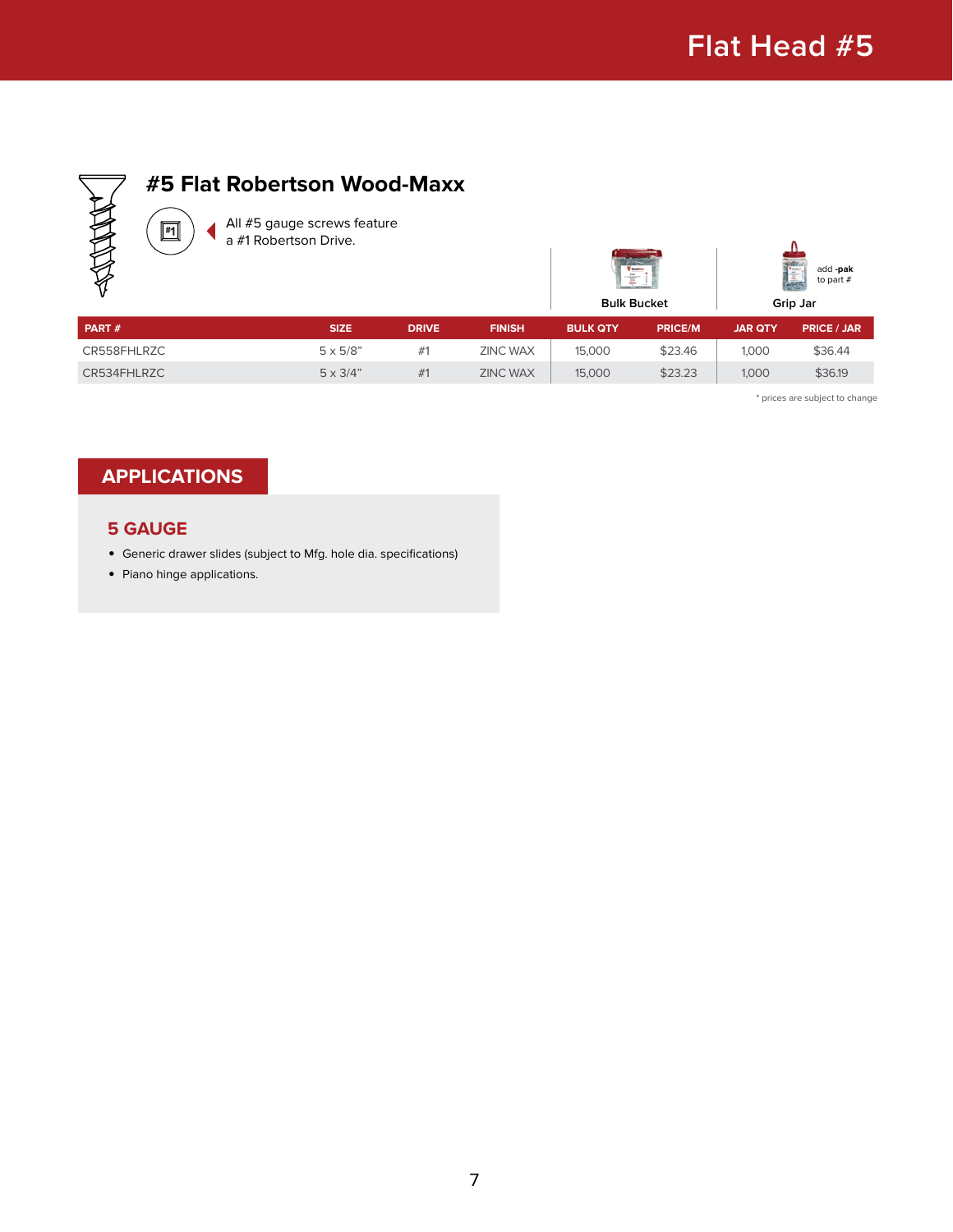

# **#6 & #7 Flat 4lug Robertson Wood-Maxx t17**

All #6 & #7 gauge screws feature a #2 Robertson Drive.

| a #2 Robertson Drive.<br>╺<br>FOR THE PARTY |                            |              |                 | U mon-<br>÷     | <b>Bulk Bucket</b> |                | add -pak<br>to part $#$<br>Grip Jar |
|---------------------------------------------|----------------------------|--------------|-----------------|-----------------|--------------------|----------------|-------------------------------------|
| PART#                                       | <b>SIZE</b>                | <b>DRIVE</b> | <b>FINISH</b>   | <b>BULK QTY</b> | <b>PRICE/M</b>     | <b>JAR QTY</b> | <b>PRICE / JAR</b>                  |
| CR612FHT17ZC                                | $6 \times 1/2$ "           | #2           | <b>ZINC WAX</b> | 15,000          | \$19.00            | 1,000          | \$31.97                             |
| CR658FHT17ZC                                | $6 \times 5/8"$            | #2           | <b>ZINC WAX</b> | 15,000          | \$21.36            | 1,000          | \$33.93                             |
| CR634FHT17ZC                                | $6 \times 3/4"$            | #2           | <b>ZINC WAX</b> | 15,000          | \$24.69            | 1,000          | \$37.26                             |
| CR61FHT17ZC                                 | $6 \times 1$ "             | #2           | <b>ZINC WAX</b> | 10,000          | \$36.73            | 1,000          | \$49.88                             |
| CR6114FHT17ZC                               | $6 \times 1 - 1/4$ "       | #2           | <b>ZINC WAX</b> | 8,000           | \$36.64            | 1,000          | \$49.63                             |
| CR6112FHT17ZC                               | $6 \times 1 - 1/2$ "       | #2           | <b>ZINC WAX</b> | 7,000           | \$39.40            | 1,000          | \$52.46                             |
| CR6134FHT17ZC                               | $6 \times 1 - \frac{3}{4}$ | #2           | <b>ZINC WAX</b> | 5,000           | \$49.43            | 1,000          | \$62.56                             |
| CR62FHT17PL                                 | $6 \times 2"$              | #2           | <b>PLAIN</b>    | 4,000           | \$48.83            | 700            | \$47.24                             |
| CR758FHT17ZC                                | $7 \times 5/8"$            | #2           | <b>ZINC WAX</b> | 15,000          | \$28.17            | 1,000          | \$39.59                             |
| CR734FHT17ZC                                | $7 \times 3/4"$            | #2           | <b>ZINC WAX</b> | 15,000          | \$29.51            | 1,000          | \$42.02                             |
|                                             |                            |              |                 |                 |                    |                |                                     |

\* prices are subject to change

# **APPLICATIONS**

#### **6 GAUGE**

- **•** 1/2", 5/8" & 3/4" ideal for drawer slides, euro hinges & hinge plates. (No Nibs)
- **•** 1 1/2", 1-3/4" & 2" ideal for European cabinet construction.
- **•** 2" also ideal for stair risers.

## **7 GAUGE**

**• HIGHLY** recommended for use on all undermount soft close drawer slides. (No Nibs)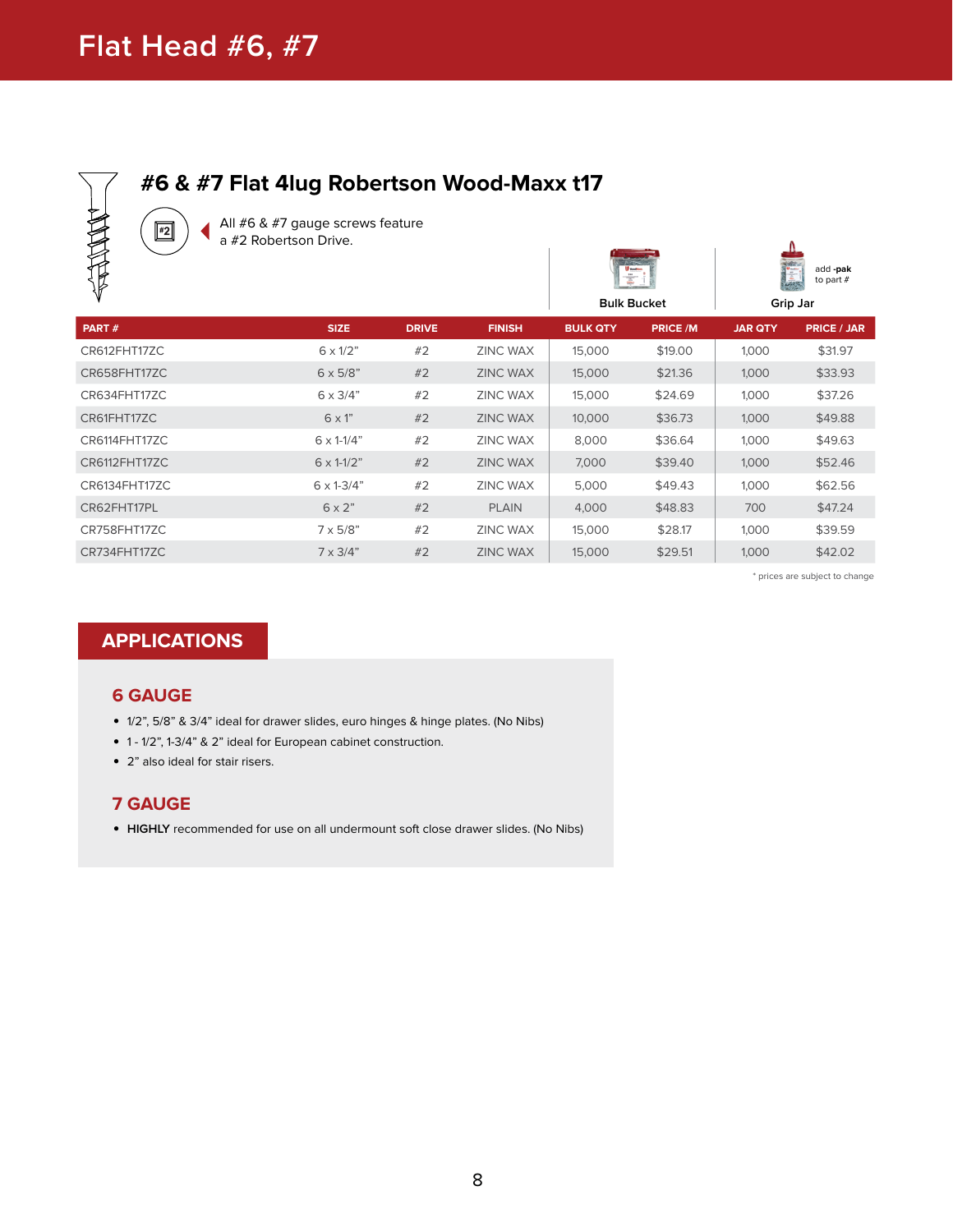

# **#8, #9 & #10 Flat 4LUG Robertson Wood-Maxx T17**

- **•** Long type 17 shank slot cuts into material reducing splitting.
- **•** 4 counter sinking lugs under the head.

 $\sqrt{\frac{4}{2}}$ 

All #8 & #9 gauge screws feature a #2 Robertson Drive

All #10 gauge screws feature **a** #3 Robertson Drive

|                    | add -pak<br>to part $#$ |
|--------------------|-------------------------|
| <b>Bulk Bucket</b> | Grip Jar                |

| PART#          | <b>SIZE</b>                | <b>DRIVE</b> | <b>FINISH</b>   | <b>BULK QTY</b> | <b>PRICE/M</b> | <b>JAR QTY</b> | <b>PRICE / JAR</b> |
|----------------|----------------------------|--------------|-----------------|-----------------|----------------|----------------|--------------------|
| CR81FHT17ZC    | $8 \times 1"$              | #2           | <b>ZINC WAX</b> | 10,000          | \$37.02        | 1,000          | \$49.52            |
| CR8118FHT17ZC  | $8 \times 1 - 1/8$ "       | #2           | <b>ZINC WAX</b> | 8,000           | \$43.55        | 1,000          | \$56.05            |
| CR8114FHT17ZC  | $8 \times 1 - 1/4$ "       | #2           | <b>ZINC WAX</b> | 5,000           | \$49.17        | 1,000          | \$61.79            |
| CR8112FHT17ZC  | $8 \times 1 - 1/2$ "       | #2           | <b>ZINC WAX</b> | 5,000           | \$55.55        | 1,000          | \$65.60            |
| CR8134FHT17ZC  | $8 \times 1 - \frac{3}{4}$ | #2           | <b>ZINC WAX</b> | 4,000           | \$56.69        | 700            | \$52.18            |
| CR82FHT17ZC    | $8 \times 2"$              | #2           | <b>ZINC WAX</b> | 3,500           | \$60.57        | 500            | \$44.65            |
| CR8212FHT17ZC  | $8 \times 2 - 1/2$ "       | #2           | ZINC WAX        | 2,000           | \$72.86        | 300            | \$34.36            |
| CR83FHT17ZC    | $8 \times 3"$              | #2           | <b>ZINC WAX</b> | 1,500           | \$72.21        | 250            | \$31.09            |
| CR9212FHT17ZC  | $9 \times 2 - 1/2$ "       | #2           | <b>ZINC WAX</b> | 2,000           | \$89.24        | 300            | \$39.27            |
| CR93FHT17ZC    | $9 \times 3"$              | #2           | <b>ZINC WAX</b> | 1,500           | \$151.55       | 250            | \$58.76            |
| CR9312FHT17ZC  | $9 \times 3 - 1/2$ "       | #2           | <b>ZINC WAX</b> | 1,200           | \$129.29       | 200            | \$44.75            |
| CR94FHT17ZC    | $9 \times 4$ "             | #2           | <b>ZINC WAX</b> | 1,000           | \$88.48        | 150            | \$30.08            |
| CR10212FHT17ZC | $10 \times 2 - 1/2$ "      | #3           | <b>ZINC WAX</b> | 2,000           | \$137.88       | 300            | \$54.42            |
| CR103FHT17ZC   | $10 \times 3"$             | #3           | <b>ZINC WAX</b> | 1,500           | \$131.44       | 250            | \$45.90            |
| CR10312FHT17ZC | $10 \times 3 - 1/2$ "      | #3           | <b>ZINC WAX</b> | 1,000           | \$168.78       | 200            | \$46.84            |
| CR104FHT17ZC   | $10 \times 4"$             | #3           | <b>ZINC WAX</b> | 500             | \$207.49       | 150            | \$44.18            |

\* prices are subject to change

## **APPLICATIONS**

#### **8 GAUGE**

**•** Mutli-purpose wood screw.

## **9 GAUGE**

- **• Multi-purpose wood screw**
- **• Offered as a 9 gauge rather than an 8 gauge for INCREASED sheer strength.**

## **10 GAUGE**

- **• Stair & Railing screw.**
- **• Multi-purpose wood screw.**
- **• HIGHLY recommended for high torque and sheer strength applications.**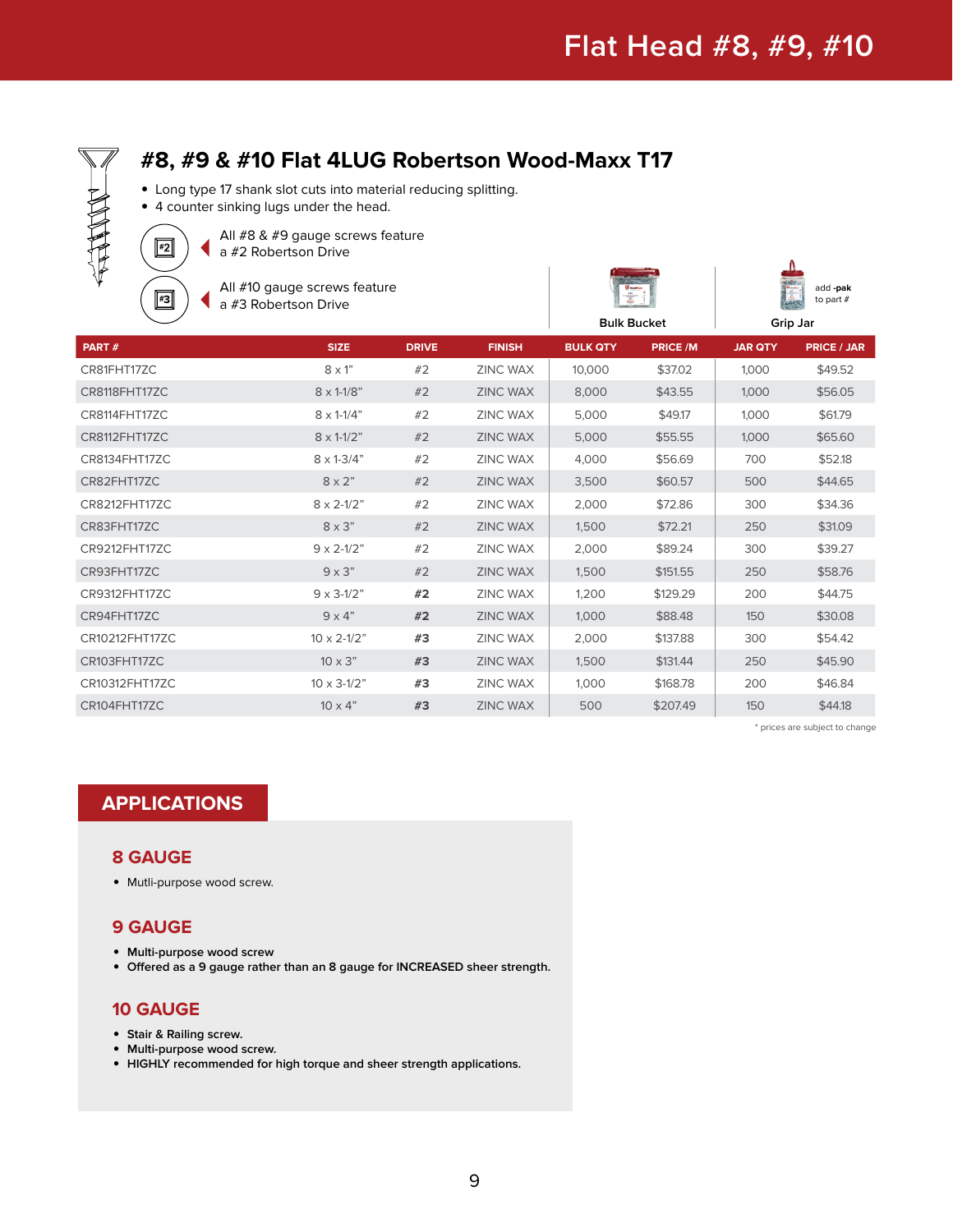# **Pan, Truss & Euro Screws**



# **Pan Robertson Wood-Maxx T17**

**•** Special zinc wax coating offers less friction and stress on materials and the user.

| ਵ<br>$\overline{1}$<br>W | All $#6 & #8$ Pan head<br>screws feature a #2<br><b>Robertson Drive</b> |              |                 | $\frac{1}{0}$<br>÷ | <b>Bulk Bucket</b> |                | $\frac{1}{2}$<br>add -pak<br>to part $#$<br>Grip Jar |
|--------------------------|-------------------------------------------------------------------------|--------------|-----------------|--------------------|--------------------|----------------|------------------------------------------------------|
| PART#                    | <b>SIZE</b>                                                             | <b>DRIVE</b> | <b>FINISH</b>   | <b>BULK QTY</b>    | <b>PRICE/M</b>     | <b>JAR OTY</b> | <b>PRICE / JAR</b>                                   |
| CR612PH#2T17ZC           | $6 \times 1/2$ "                                                        | #2           | <b>ZINC WAX</b> | 15,000             | \$17.90            | 1.000          | \$30.97                                              |
| CR658PH#2T17ZC           | $6 \times 5/8$ "                                                        | #2           | <b>ZINC WAX</b> | 15,000             | \$19.67            | 1.000          | \$32.26                                              |
| CR8916PHT17ZC            | $8 \times 9/16"$                                                        | #2           | <b>ZINC WAX</b> | 15,000             | \$24.15            | 1.000          | \$36.55                                              |
| CR858PHT17ZC             | $8 \times 5/8"$                                                         | #2           | <b>ZINC WAX</b> | 12,000             | \$33.08            | 1.000          | \$46.14                                              |

\* prices are subject to change

# **Truss Robertson Wood-Maxx T17**

**•** Special zinc wax coating offers less friction and stress on materials and the user.

| ≂<br>$\vert$ #2<br>ıь | All #8 Truss head screws<br>feature a #2 Robertson<br><b>Drive</b> |              |                 | <b>U</b> more<br>$-104$<br><b>Bulk Bucket</b> |                | add -pak<br>to part $#$<br>Grip Jar |                    |
|-----------------------|--------------------------------------------------------------------|--------------|-----------------|-----------------------------------------------|----------------|-------------------------------------|--------------------|
| PART#                 | <b>SIZE</b>                                                        | <b>DRIVE</b> | <b>FINISH</b>   | <b>BULK QTY</b>                               | <b>PRICE/M</b> | <b>JAR QTY</b>                      | <b>PRICE / JAR</b> |
| CR858TRT17ZC          | 8 X 5/8"                                                           | #2           | <b>ZINC WAX</b> | 12,000                                        | \$42.86        | 1,000                               | \$55.36            |

\* prices are subject to change

# **Euro Wood-Maxx Screw**

| All euro screws feature<br>S<br>$\vert \overline{\sharp 2} \vert$<br>a #2 Robertson Drive |                    | $U = -1$<br>÷<br><b>Bulk Bucket</b> |                 | add -pak<br>--"<br>to part $#$<br>Grip Jar |                |                |                    |
|-------------------------------------------------------------------------------------------|--------------------|-------------------------------------|-----------------|--------------------------------------------|----------------|----------------|--------------------|
| PART#                                                                                     | <b>SIZE</b>        | <b>DRIVE</b>                        | <b>FINISH</b>   | <b>BULK QTY</b>                            | <b>PRICE/M</b> | <b>JAR QTY</b> | <b>PRICE / JAR</b> |
| CR6310EURO                                                                                | 6.3 X 10mm         | #2                                  | <b>ZINC WAX</b> | 7.500                                      | \$32.24        | 1.000          | \$45.30            |
| CR6313EURO                                                                                | $6.3 \times 13$ mm | #2                                  | <b>ZINC WAX</b> | 7.500                                      | \$36.52        | 1.000          | \$49.58            |

\* prices are subject to change

# **APPLICATIONS**

#### **6 & 8 GAUGE PAN**

- **•** Small hardware assembly (i.e. L-brackets, Plastic cabinet levellers, Table legs etc.)
- **•** Slides & hinges

## **8 GAUGE TRUSS**

- **•** Small hardware assembly (i.e. L-brackets, Plastic cabinet levellers, Table legs etc.)
- **•** Slides & hinges
- **• HIGHLY recommended for ball-bearing slides**

#### **EURO SCREW**

**•** Slides & hinges (for 5mm hole)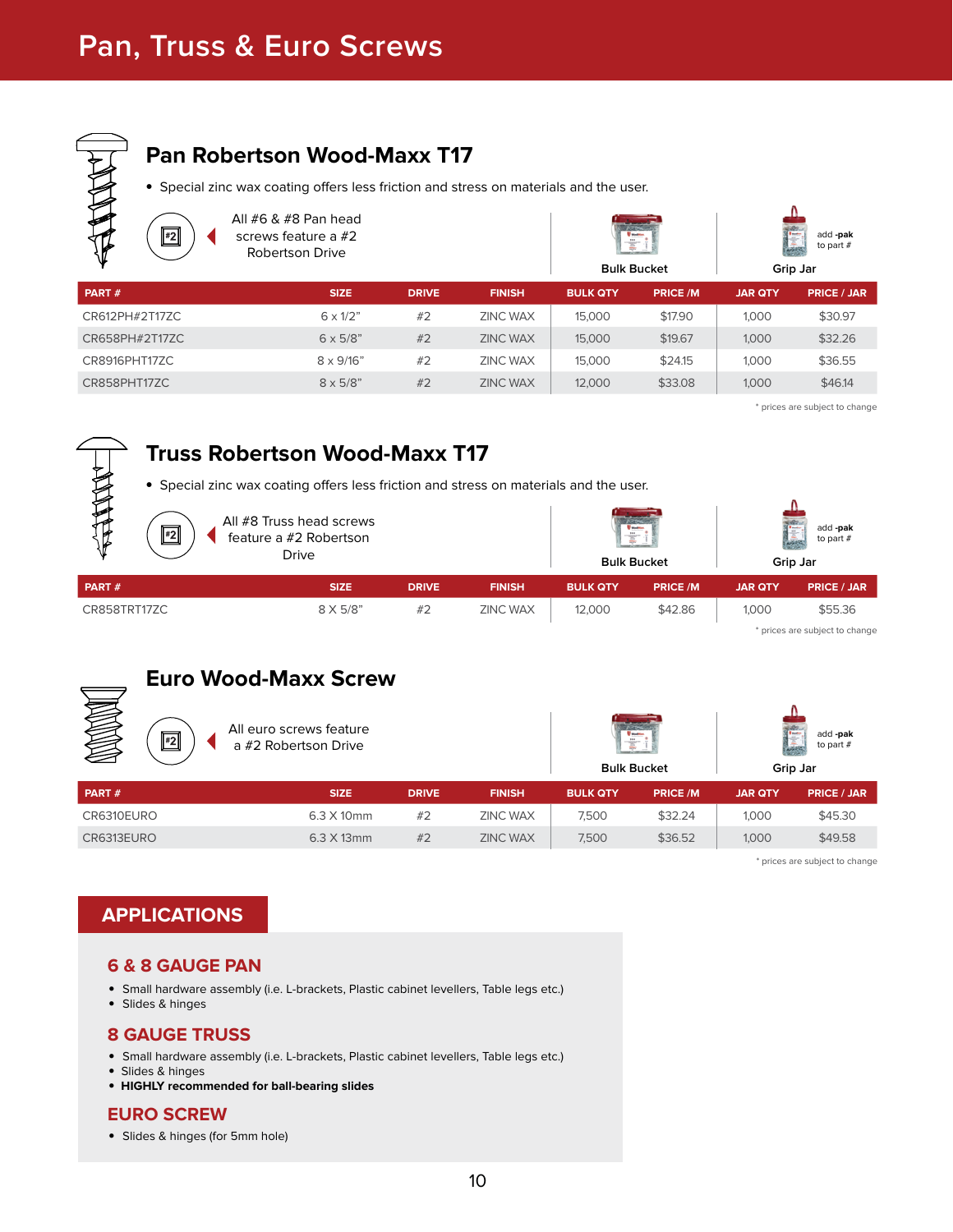



# **#7 Round Washer Robertson Wood-Maxx FINE thread T17**

- **•** Fine thread screws are recommended for hardwood applications.
- **•** The smaller (finer) threads reduce the chance of splitting.

| 目标            |                      |              | $U$ matters<br>Ŧ | <b>Bulk Bucket</b> | add -pak<br>$\frac{0}{2}$<br>to part #<br>Grip Jar |                |                                           |
|---------------|----------------------|--------------|------------------|--------------------|----------------------------------------------------|----------------|-------------------------------------------|
| PART#         | <b>SIZE</b>          | <b>DRIVE</b> | <b>FINISH</b>    | <b>BULK QTY</b>    | <b>PRICE/M</b>                                     | <b>JAR QTY</b> | <b>PRICE / JAR</b>                        |
| CR7114RWT17PL | $7 \times 1 - 1/4$ " | #2           | <b>PLAIN</b>     | 6,000              | \$36.20                                            | 1,000          | \$47.69<br>* prices are subject to change |



# **#8 Round Washer Robertson Wood-Maxx T17**

- **•** Coarse thread screws are recommended for softwood applications.
- **•** The larger (coarse) thread offers greater holding power in softer materials.

| ⊵              |                      |              |                 | U mottom<br>$ \frac{m}{2}$<br><b>Bulk Bucket</b> |                |                | add -pak<br>$\frac{0}{2}$<br>to part $#$<br>Grip Jar |
|----------------|----------------------|--------------|-----------------|--------------------------------------------------|----------------|----------------|------------------------------------------------------|
| PART#          | <b>SIZE</b>          | <b>DRIVE</b> | <b>FINISH</b>   | <b>BULK QTY</b>                                  | <b>PRICE/M</b> | <b>JAR QTY</b> | <b>PRICE / JAR</b>                                   |
| CR8114RWHT17ZC | $8 \times 1 - 1/4$ " | #2           | <b>ZINC WAX</b> | 6,000                                            | \$41.00        | 1,000          | \$51.55                                              |
| CR8112RWHT17ZC | $8 \times 1 - 1/2$ " | #2           | <b>ZINC WAX</b> | 5,000                                            | \$45.18        | 1,000          | \$56.73                                              |

\* prices are subject to change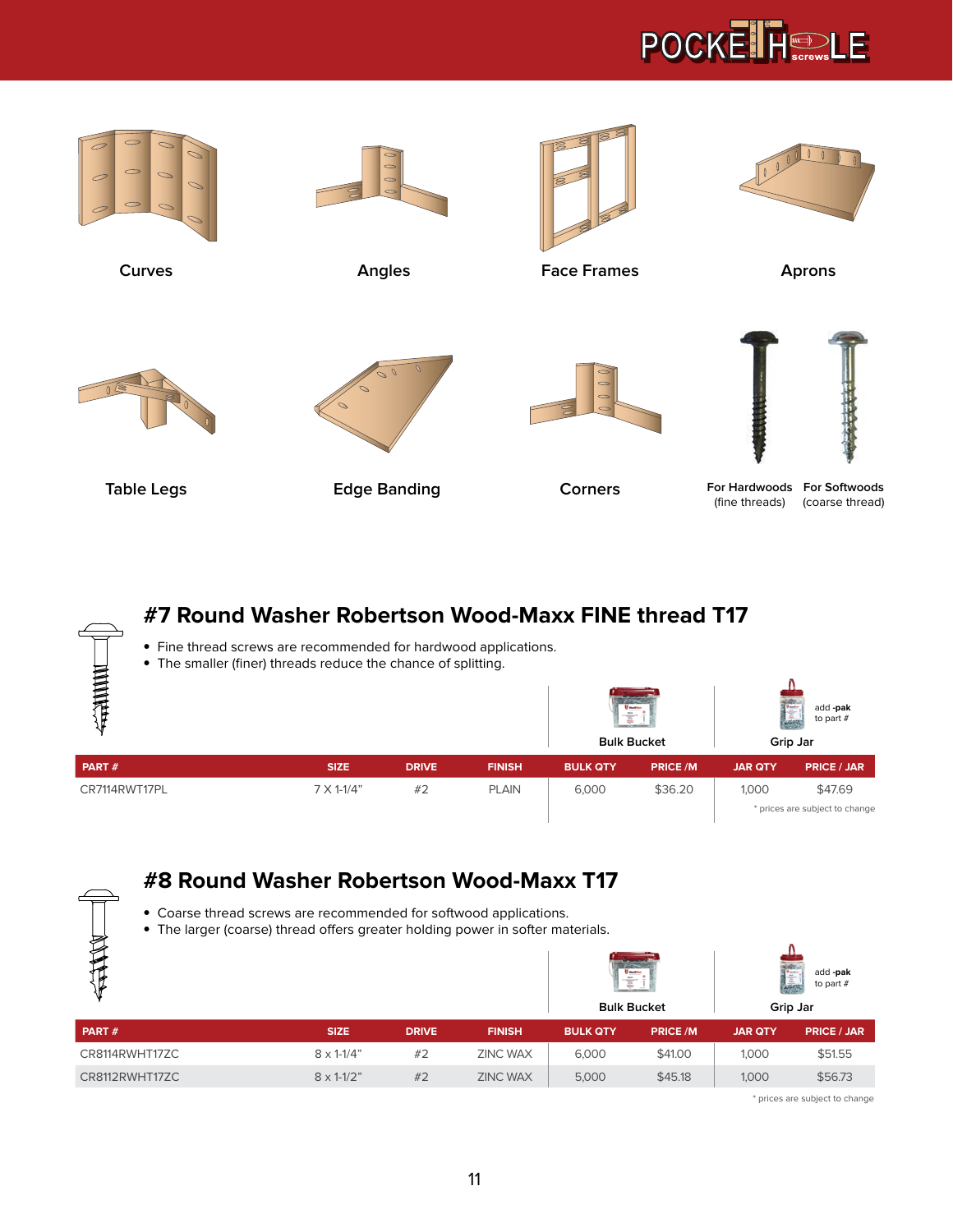

# **#8 Round Washer Robertson Wood-Maxx™ T17**

- **•** Special zinc wax coating offers less friction and stress on materials and the user.
- **•** Long type 17 shank slot cuts into material reducing splitting.
- **•** Available with epoxy coated head, eliminating the need for cover caps.

#### **A finished look in one step. No cover caps needed!**

White Hard Rock Maple Chocolate Pear





Washer Size: .365" - .368"

> add **-pak** to part #

|                   | white                      |              | Hard Rock Maple Chocolate Pear | <b>Bulk Bucket</b> |                | Grip Jar       |                                |
|-------------------|----------------------------|--------------|--------------------------------|--------------------|----------------|----------------|--------------------------------|
| PART#             | <b>SIZE</b>                | <b>DRIVE</b> | <b>FINISH</b>                  | <b>BULK QTY</b>    | <b>PRICE/M</b> | <b>JAR QTY</b> | <b>PRICE / JAR</b>             |
| CR858RWHT17ZC     | $8 \times 5/8"$            | #2           | <b>ZINC WAX</b>                | 10,000             | \$29.60        | 1,000          | \$42.02                        |
| CR81RWHT17ZC      | $8 \times 1$ "             | #2           | <b>ZINC WAX</b>                | 8,000              | \$47.28        | 1000           | \$59.88                        |
| CR8118RWHT17ZC    | $8 \times 1 - 1/8$ "       | #2           | <b>ZINC WAX</b>                | 6,000              | \$43.55        | 1,000          | \$56.05                        |
| CR8118RWHT17-WHT  | $8 \times 1 - 1/8$ "       | #2           | WHITE / WAX                    | 6,000              | \$63.19        | 1.000          | \$75.69                        |
| CR8118WHT17-HDRM  | $8 \times 1 - 1/8$ "       | #2           | <b>HARD ROCK MAPLE / WAX</b>   | 6,000              | \$67.02        | 1,000          | \$79.64                        |
| CR8118RWHT17-CHPR | $8 \times 1 - 1/8$ "       | #2           | CHOCO PEAR / WAX               | 6,000              | \$40.40        | 1,000          | \$52.98                        |
| CR8114RWHT17ZC    | $8 \times 1 - 1/4$ "       | #2           | <b>ZINC WAX</b>                | 6,000              | \$41.00        | 1,000          | \$51.55                        |
| CR8114RWHT17-WHT  | $8 \times 1 - 1/4$ "       | #2           | WHITE / WAX                    | 6,000              | \$65.40        | 1,000          | \$77.90                        |
| CR8114RWHT17-HDRM | $8 \times 1 - 1/4$ "       | #2           | <b>HARD ROCK MAPLE / WAX</b>   | 6.000              | \$41.31        | 1.000          | \$53.81                        |
| CR8114RWHT17-CHPR | $8 \times 1 - 1/4$ "       | #2           | CHOCO PEAR / WAX               | 6,000              | \$69.39        | 1,000          | \$81.79                        |
| CR8112RWHT17ZC    | $8 \times 1 - 1/2$ "       | #2           | <b>ZINC WAX</b>                | 5.000              | \$45.18        | 1.000          | \$56.73                        |
| CR8134RWHT17ZC    | $8 \times 1 - \frac{3}{4}$ | #2           | <b>ZINC WAX</b>                | 5,000              | \$37.61        | 1,000          | \$38.83                        |
| CR8134RWHT17-WHT  | $8 \times 1 - \frac{3}{4}$ | #2           | WHITE / WAX                    | 5,000              | \$52.09        | 1,000          | \$49.00                        |
| DR82RWHT17ZC      | $8 \times 2"$              | #2           | <b>ZINC WAX</b>                | 3,000              | \$69.05        | 500            | \$47.02                        |
| CR8212RWHT17ZC    | $8 \times 2 - 1/2$ "       | #2           | <b>ZINC WAX</b>                | 2,000              | \$93.67        | 300            | \$47.37                        |
| CR8212RWHT17-WHT  | $8 \times 2 - 1/2$ "       | #2           | WHITE / WAX                    | 2.000              | \$113.86       | 300            | \$54.43                        |
| CR8212RWHT17-HDRM | $8 \times 2 - 1/2$ "       | #2           | <b>HARD ROCK MAPLE / WAX</b>   | 2,000              | \$66.08        | 300            | \$37.75                        |
| CR8212RWHT17-CHPR | $8 \times 2 - 1/2$ "       | #2           | CHOCO PEAR / WAX               | 2.000              | \$66.08        | 300            | \$37.75                        |
| CR83RWHT17ZC      | $8 \times 3"$              | #2           | <b>ZINC WAX</b>                | 1,500              | \$116.50       | 250            | \$48.56                        |
| CR83RWHT17-WHT    | $8 \times 3"$              | #2           | WHITE / WAX                    | 1,500              | \$87.19        | 250            | \$40.01                        |
| CR83RWHT17-HDRM   | $8 \times 3"$              | #2           | <b>HARD ROCK MAPLE / WAX</b>   | 1,500              | \$147.43       | 250            | \$57.57                        |
| CR83RWHT17-CHPR   | $8 \times 3"$              | #2           | CHOCO PEAR / WAX               | 1,500              | \$147.43       | 250            | \$57.57                        |
|                   |                            |              |                                |                    |                |                | * prices are subject to change |

# **APPLICATIONS**

#### **#8 ROUND WASHER**

- **•** Coarse thread recommended for soft wood applications.
- **•** Kitchen cabinet & bathroom vanity installation.
- **•** Epoxy coated head provides a clean finish to your project, and eliminates the need of cover caps to hide screw heads.
- **•** 1-1/4" is the most common length for pocket hole applications.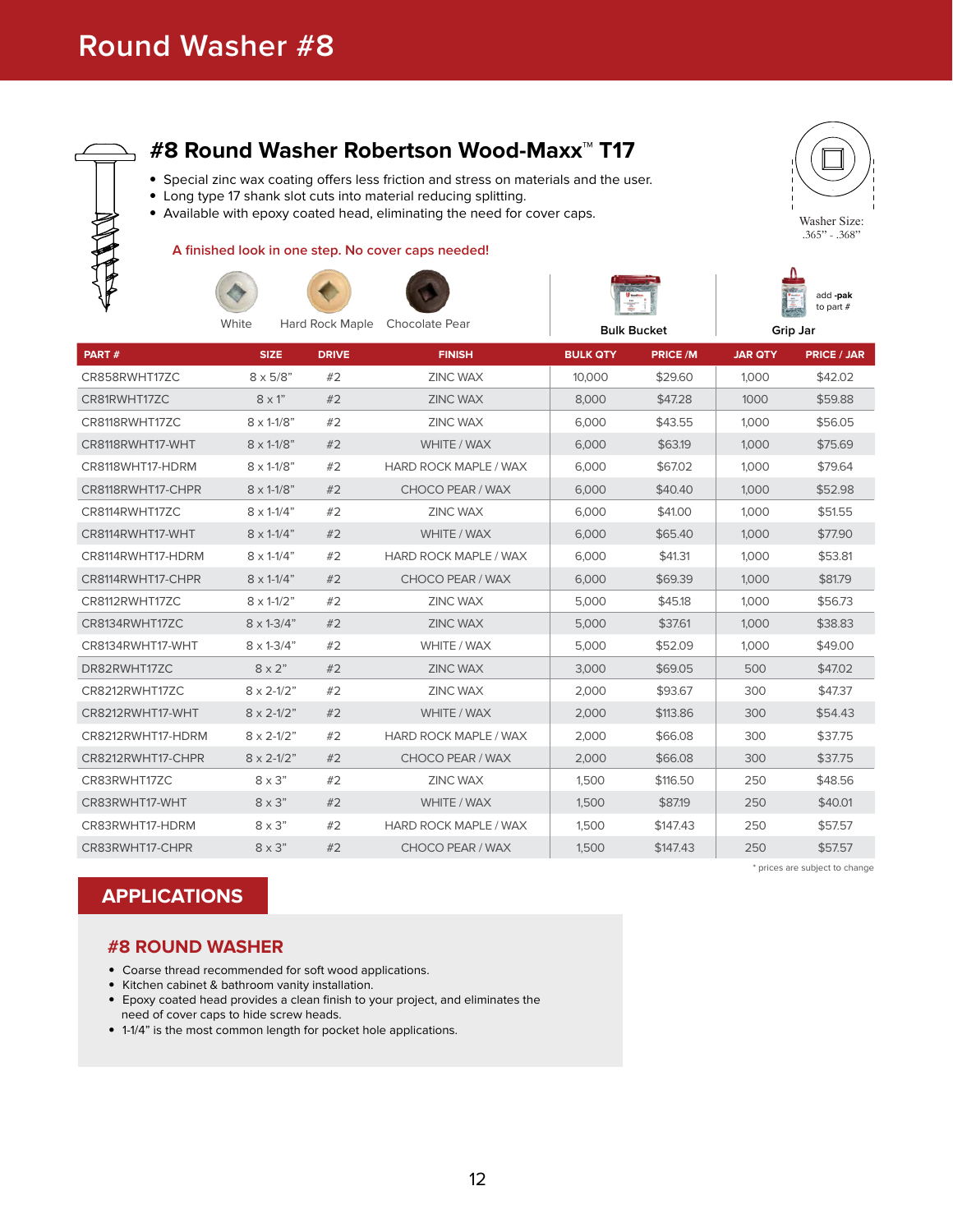

# #10 LARGE **Round Washer Robertson Wood-Maxx T17**

- **•** Large washer provides a larger bearing surface for greater draw down.
- **•** Special zinc wax coating offers less friction and stress on materials and the user.
- **•** Long type 17 shank slot cuts into material reducing splitting.

#### **Extra Strong with a finished look in one step!**







add **-pak** to part #

|                     | vville                | Hall ROCK Maple<br>CHOCORGIE LEGI |                            | <b>Bulk Bucket</b> |                | Grip Jar       |                    |
|---------------------|-----------------------|-----------------------------------|----------------------------|--------------------|----------------|----------------|--------------------|
| PART#               | <b>SIZE</b>           | <b>DRIVE</b>                      | <b>FINISH</b>              | <b>BULK QTY</b>    | <b>PRICE/M</b> | <b>JAR QTY</b> | <b>PRICE / JAR</b> |
| CR10212LRWHT17ZC    | $10 \times 2 - 1/2$ " | #2                                | <b>ZINC WAX</b>            | 2.000              | \$86.63        | 300            | \$39.03            |
| CR10212LRWHT17-WHT  | $10 \times 2 - 1/2$ " | #2                                | <b>WHITE/WAX</b>           | 2,000              | \$94.14        | 300            | \$42.84            |
| CR10212LRWHT17-HDRM | $10 \times 2 - 1/2$ " | #2                                | <b>HARD ROCK MAPLE/WAX</b> | 2,000              | \$94.14        | 300            | \$42.84            |
| CR10212LRWHT17-CHPR | $10 \times 2 - 1/2$ " | #2                                | CHOCO PEAR/WAX             | 2.000              | \$94.14        | 300            | \$42.84            |
| CR103LRWHT17ZC      | $10 \times 3"$        | #2                                | <b>ZINC WAX</b>            | 1.500              | \$83.49        | 250            | \$33.96            |
| CR103LRWHT17-WHT    | $10 \times 3"$        | #2                                | <b>WHITE/WAX</b>           | 1,500              | \$138.28       | 250            | \$47.63            |
| CR103LRWHT17-HDRM   | $10 \times 3"$        | #2                                | <b>HARD ROCK MAPLE/WAX</b> | 1,500              | \$100.52       | 250            | \$41.60            |
| CR103LRWHT17-CHPR   | $10 \times 3"$        | #2                                | CHOCO PEAR/WAX             | 1.500              | \$100.52       | 250            | \$41.60            |
| CR10312LRWHT17ZC    | $10 \times 3 - 1/2$ " | #2                                | <b>ZINC WAX</b>            | 1,000              | \$97.99        | 200            | \$32.66            |
| CR10312LRWHT17-WHT  | $10 \times 3 - 1/2$ " | #2                                | <b>WHITE/WAX</b>           | 1,000              | \$111.18       | 200            | \$35.30            |
| CR10312LRWHT17-HDRM | $10 \times 3 - 1/2$ " | #2                                | <b>HARD ROCK MAPLE/WAX</b> | 1,000              | \$111.18       | 200            | \$35.30            |
| CR10312LRWHT17-CHPR | $10 \times 3 - 1/2$ " | #2                                | CHOCO PEAR/WAX             | 1,000              | \$111.18       | 200            | \$35.30            |
| CR104LRWHT17ZC      | $10 \times 4"$        | #2                                | <b>ZINC WAX</b>            | 800                | \$96.93        | 150            | \$31.23            |
| CR104LRWHT17-WHT    | $10 \times 4"$        | #2                                | <b>WHITE/WAX</b>           | 800                | \$100.15       | 150            | \$31.83            |
| CR104LRWHT17-HDRM   | $10 \times 4"$        | #2                                | <b>HARD ROCK MAPLE/WAX</b> | 800                | \$100.15       | 150            | \$31.83            |
| CR104LRWHT17-CHPR   | $10 \times 4"$        | #2                                | CHOCO PEAR/WAX             | 800                | \$100.15       | 150            | \$31.83            |

\* prices are subject to change

# **APPLICATIONS**

#### **#10 LARGE WASHER**

- **•** Kitchen cabinet & bathroom vanity installation.
- **•** Epoxy coated head provides a clean finish to your project, and eliminates the need of cover caps to hide screw heads.
- **• HIGHLY** recommended for high torque and sheer strength applications.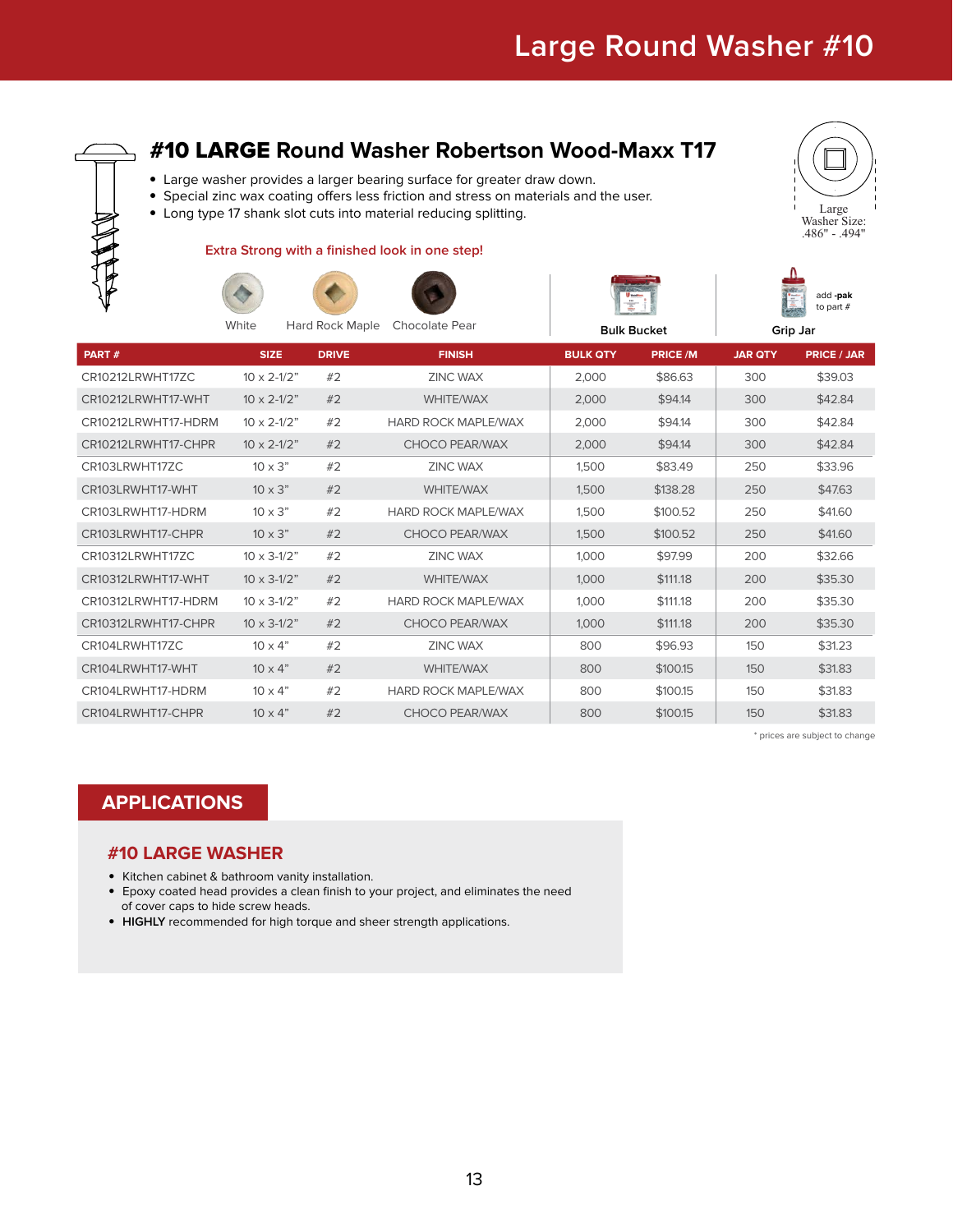# **8-32 & M4 Handle Screws**



|                        |                       |              |                    |                 | ÷.             |                | to part $#$        |
|------------------------|-----------------------|--------------|--------------------|-----------------|----------------|----------------|--------------------|
| $#8-32$ Machine Screws |                       |              | <b>Bulk Bucket</b> |                 | Grip Jar       |                |                    |
| PART#                  | <b>SIZE</b>           | <b>DRIVE</b> | <b>FINISH</b>      | <b>BULK QTY</b> | <b>PRICE/M</b> | <b>JAR QTY</b> | <b>PRICE / JAR</b> |
| CR83238TRZC            | $8-32 \times 3/8"$    | #2           | <b>ZINC</b>        | 15,000          | \$13.13        | 1.000          | \$26.24            |
| <b>CR83212TRZC</b>     | $8-32 \times 1/2$ "   | #2           | <b>ZINC</b>        | 12,000          | \$15.19        | 1,000          | \$28.23            |
| CR83258TRZC            | $8-32 \times 5/8$ "   | #2           | <b>ZINC</b>        | 12,000          | \$16.64        | 1,000          | \$29.73            |
| CR83234TRZC            | $8-32 \times 3/4"$    | #2           | <b>ZINC</b>        | 10,000          | \$18.69        | 1,000          | \$31.72            |
| CR83278TRZC            | $8-32 \times 7/8$ "   | #2           | <b>ZINC</b>        | 8,000           | \$28.41        | 1,000          | \$41.42            |
| CR8321TRZC             | $8 - 32 \times 1$ "   | #2           | <b>ZINC</b>        | 7,500           | \$28.10        | 1,000          | \$41.17            |
| <b>CR832118TRZC</b>    | $8-32 \times 1-1/8$ " | #2           | <b>ZINC</b>        | 6000            | \$25.09        | 1.000          | \$38.18            |
| CR832114TRZC           | $8-32 \times 1-1/4$ " | #2           | <b>ZINC</b>        | 6,000           | \$34.80        | 1,000          | \$47.89            |
| CR832112TRZC           | $8-32 \times 1-1/2$ " | #2           | <b>ZINC</b>        | 5,000           | \$39.45        | 700            | \$40.75            |
| <b>CR832158TRZC</b>    | $8-32 \times 1-5/8$ " | #2           | <b>ZINC</b>        | 4,000           | \$82.89        | 700            | \$71.04            |
| <b>CR832134TRZC</b>    | $8-32 \times 1-3/4$ " | #2           | <b>ZINC</b>        | 4,000           | \$44.58        | 500            | \$35.32            |

\* prices are subject to change

 $\mathbf{L}$ 

|                       |                       |              |                    |                 | <b>U</b> model<br>Ÿ |                | add -pak<br>$\frac{1}{2}$<br>to part $#$ |
|-----------------------|-----------------------|--------------|--------------------|-----------------|---------------------|----------------|------------------------------------------|
| M4-0.7 Machine Screws |                       |              | <b>Bulk Bucket</b> | Grip Jar        |                     |                |                                          |
| PART#                 | <b>SIZE</b>           | <b>DRIVE</b> | <b>FINISH</b>      | <b>BULK QTY</b> | <b>PRICE/M</b>      | <b>JAR OTY</b> | <b>PRICE / JAR</b>                       |
| CRM438TRZC            | $M4 \times 3/8"$      | #2           | <b>ZINC</b>        | 15,000          | \$14.97             | 1,000          | \$29.58                                  |
| CRM412TRZC            | $M4 \times 1/2$ "     | #2           | <b>ZINC</b>        | 12,000          | \$15.49             | 1,000          | \$30.14                                  |
| CRM458TRZC            | $M4 \times 5/8"$      | #2           | <b>ZINC</b>        | 12,000          | \$17.60             | 1,000          | \$32.08                                  |
| CRM434TRZC            | $M4 \times 3/4"$      | #2           | <b>ZINC</b>        | 10,000          | \$19.71             | 1.000          | \$34.31                                  |
| CRM478TRZC            | M4 x 7/8"             | #2           | <b>ZINC</b>        | 8,000           | \$21.79             | 1,000          | \$36.25                                  |
| CRM41TRZC             | $M4 \times 1$ "       | #2           | <b>ZINC</b>        | 7,500           | \$28.11             | 1,000          | \$42.64                                  |
| CRM4118TR7C           | $M4 \times 1 - 1/8$ " | #2           | <b>ZINC</b>        | 6,000           | \$25.15             | 1,000          | \$39.86                                  |
| CRM4114TRZC           | $M4 \times 1 - 1/4$ " | #2           | <b>ZINC</b>        | 6,000           | \$27.41             | 1,000          | \$42.08                                  |
| CRM4112TRZC           | $M4 \times 1 - 1/2$ " | #2           | <b>ZINC</b>        | 5,000           | \$32.30             | 700            | \$37.14                                  |
| CRM4158TRZC           | M4 x 1-5/8"           | #2           | <b>ZINC</b>        | 4,000           | \$39.72             | 700            | \$42.39                                  |
| CRM4134TRZC           | $M4 \times 1-3/4"$    | #2           | <b>ZINC</b>        | 4.000           | \$36.50             | 500            | \$30.39                                  |
| CRM42TRZC             | $M4 \times 2"$        | #2           | <b>ZINC</b>        | 3,500           | \$40.94             | 500            | \$35.00                                  |

\* prices are subject to change

## **APPLICATIONS**

Handle and knob installation screw.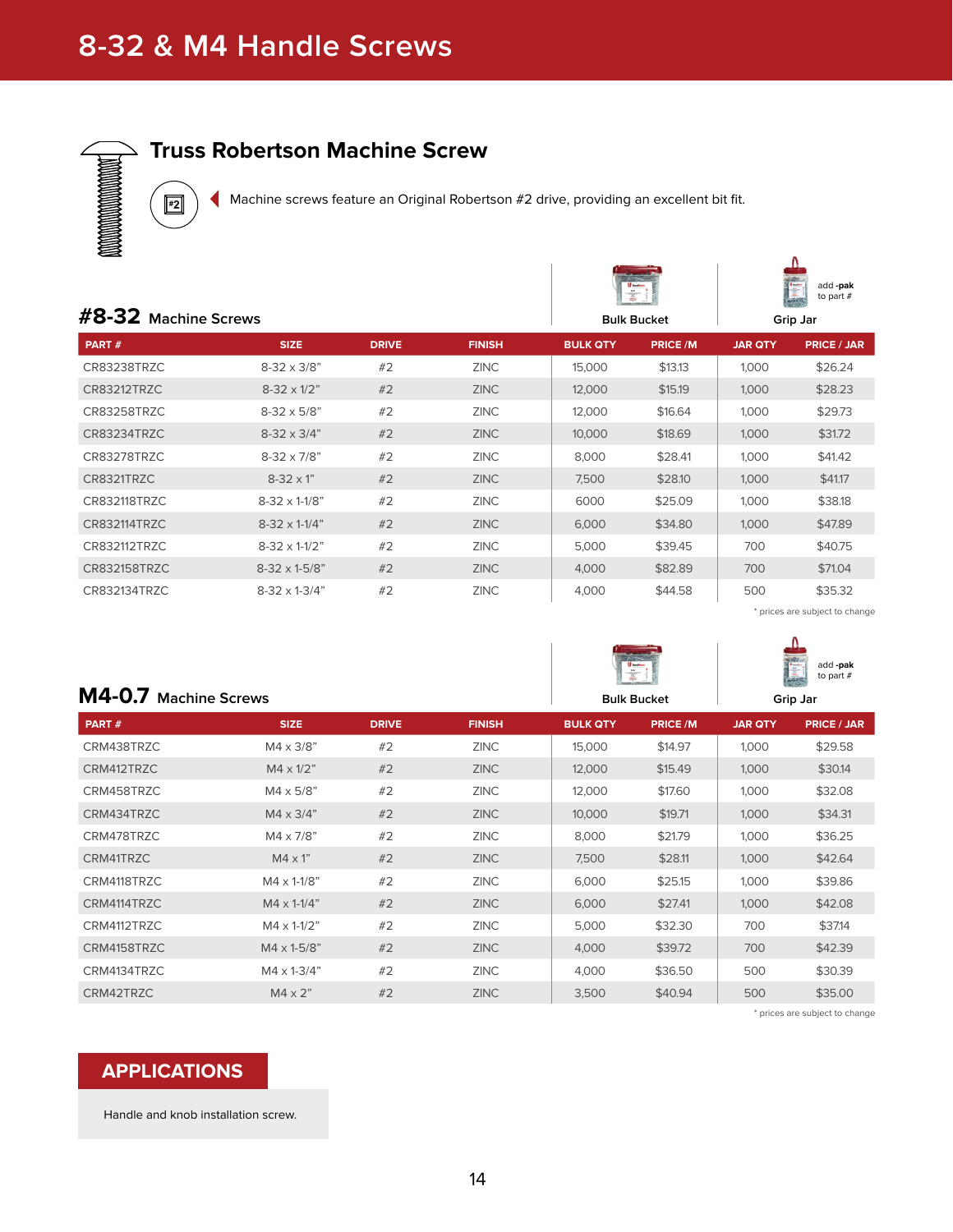

**Breaks at 1/4", 1/2", 3/4" & 1"**

Machine screws feature an Original Robertson #2 drive, as opposed to a square slot combo drive which are generally available. The #2 Robertson drive provides a better bit fit, as well prevents stripping of the screw.





| <b>PART #</b> | <b>SIZE</b>        | <b>DRIVE</b> | <b>FINISH</b> | <b>BULK QTY</b> | <b>PRICE/M</b> | <b>JAR QTY</b> | <b>PRICE / JAR</b> |
|---------------|--------------------|--------------|---------------|-----------------|----------------|----------------|--------------------|
| CR8322BKTRZC  | $8-32 \times 2"$   | #2           | <b>ZINC</b>   | 3.500           | \$44.35        | 500            | \$35.20            |
| CRM4134BKTRZC | $M4 \times 1-3/4"$ | #2           | <b>ZINC</b>   | 4.000           | \$40.15        | 500            | \$34.72            |
| CRM42BKTRZC   | $M4 \times 2"$     | #2           | <b>ZINC</b>   | 3.500           | \$40.94        | 500            | \$35.00            |

\* prices are subject to change

## **APPLICATIONS**

 $\sqrt{\frac{4}{2}}$ 

**•** Handle and knob installation screw.

# **Steel Angle Brackets**

- **•** Great quality (no burs or defects)
- **•** Zinc plated for rust protection.
- **•** Clean and oil free.





\* prices are subject to change

| PART#     |            |      |      | <b>HOLE DIA.</b> | <b>FINISH</b> | <b>BULK QTY</b> | <b>PRICE/M</b> | <b>JAR QTY</b> | <b>PRICE/JAR</b> |
|-----------|------------|------|------|------------------|---------------|-----------------|----------------|----------------|------------------|
| CR34BRZC  | 3/4"       | 3/4" | 3/4" | 3/16"            | <b>ZINC</b>   | 1.000           | \$62.05        | 100            | \$19.54          |
| CR134BRZC | $1 - 3/4"$ | A32  |      | 3/16"            | <b>ZINC</b>   | 1,000           | \$158.80       | 100            | \$27.65          |

# **APPLICATIONS**

- **•** Kitchen cabinet and vanity installation.
- **•** Support of counter tops, corner assembly etc.





# **Finishing Cup Washer - Zinc Plated**

|                      |             |               | Grip Jar       |                  |  |  |  |
|----------------------|-------------|---------------|----------------|------------------|--|--|--|
|                      | <b>SIZE</b> | <b>FINISH</b> | <b>JAR QTY</b> | <b>PRICE/JAR</b> |  |  |  |
| CUPWASHER#8-PAK-1000 | #8          | <b>ZINC</b>   | 1.000          | \$45.90          |  |  |  |
| CUPWASHER#8-PAK-3000 | #8          | <b>ZINC</b>   | 3,000          | \$76.87          |  |  |  |

# **APPLICATIONS**

**•** Use with Flat Head screw to provide a Universal Washer Head.

\* prices are subject to change